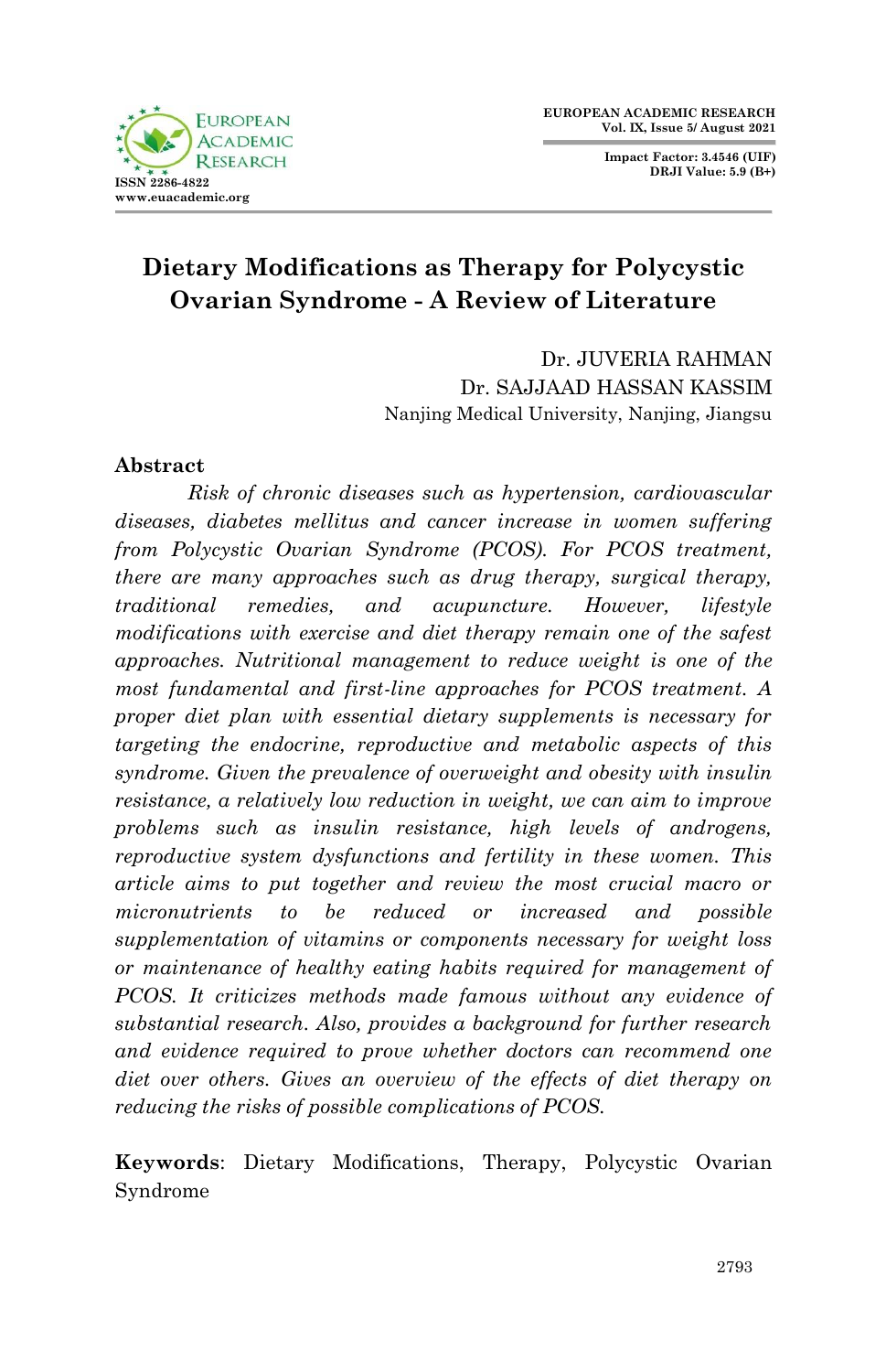# **INTRODUCTION:**

Polycystic Ovarian Syndrome (PCOS) affects one in every five women (4-18 % of reproductive age). It is characterized by amenorrhea or dysmenorrhea, hyperandrogenism, obesity, insulin resistance leading to subfertility or infertility occurring in women of reproductive age. Lifestyle modifications play a therapeutic role as the actual cause of this syndrome is unknown. Insulin resistance, metabolic and reproductive functions should be the focus for improvement, which can be possible through a low-calorie diet to achieve weight loss or maintain a healthy weight.<sup>1</sup> The article aims to answer whether dietary modifications are the safest and the most effective therapy available for PCOS women. Understanding better the effects of diet therapy on reducing the risks of possible complications of PCOS such as insulin resistance, CVDs.

# **Method:**

A literature review based on PubMed published in the last five years (2013-2019) was carried out to evaluate the evidence regarding the optimum diet in terms of therapy and prevention in women with PCOS and the nutritional and metabolic equates. Around 53 articles have reviewed the outcomes were compared and analyzed. Studies concerning nutrition for women with PCOS in order of gestational health or improving fertility were excluded.

## **Why are diet changes important treatment options for PCOS?**

A study on women in their reproductive age with PCOS done according to Rotterdam criteria concluded that mistakes women with PCOS make in their diets cause improper function of ovaries, leading to metabolic disorders.<sup>2</sup> Weight loss is important for PCOS management, most notably for improving insulin resistance and other metabolic disorders seen in this syndrome. Insulin resistance and compensatory hyperinsulinemia are due to obesity, which in turn increases adipogenesis and decreases lipolysis. Obesity also increases the sensitivity of thecal cells to Leutinizing Hormone and increases ovarian production of androgen. It also leads to an increase in inflammatory adipokines, which cause increased insulin resistance and adipogenesis.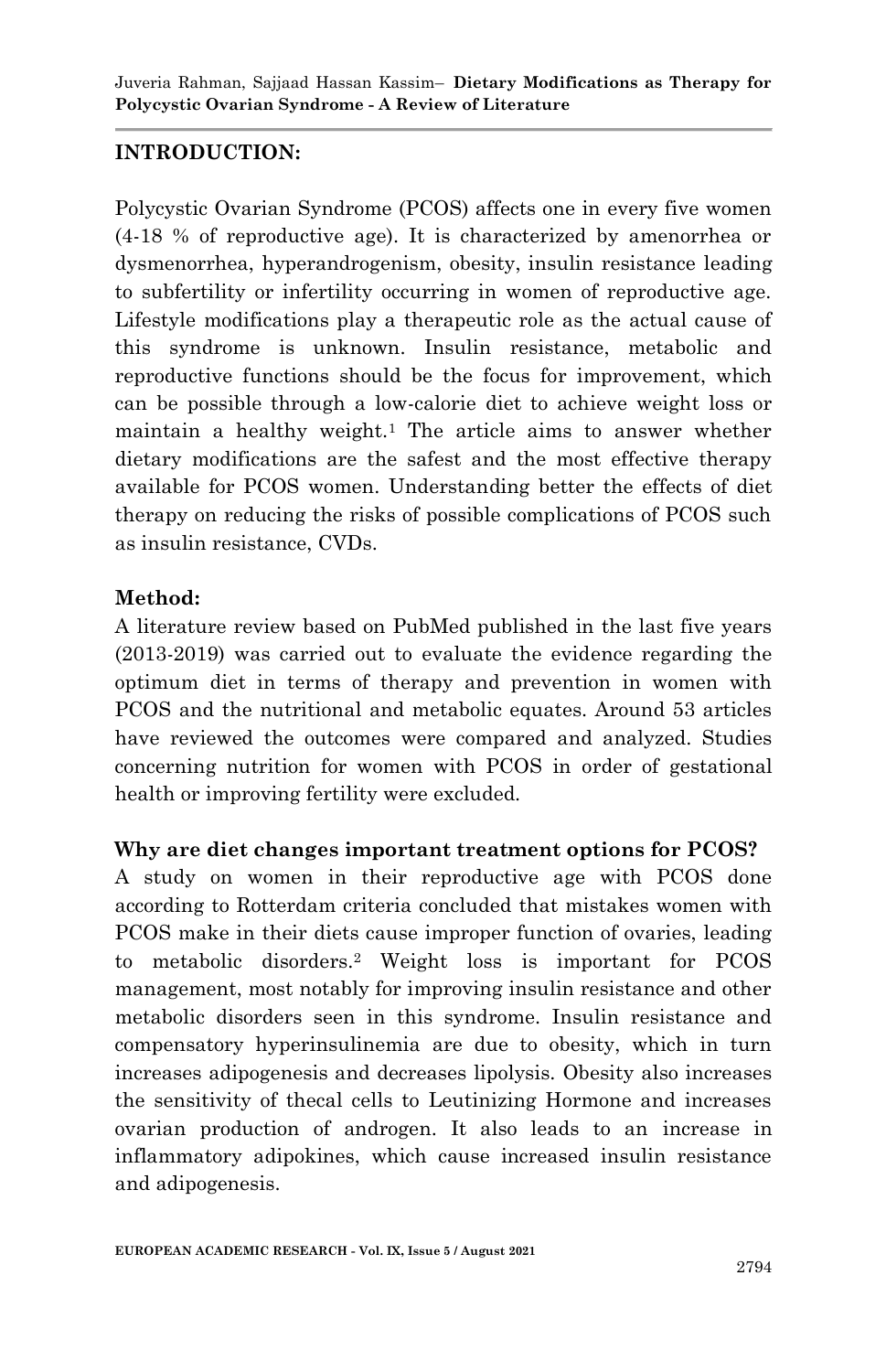Along with pharmacological therapy, lifestyle changes focused on diet modification and weight loss with exercise are central to therapy.3 A study on obese and overweight women with PCOS showed that although weight reduction has equal efficacy with metformin in decreasing CRP level, it is noticeably more effective in improving insulin resistance in these women.<sup>4</sup>

Hence, changes in diet are crucial for weight loss, and also these changes bring about an overall betterment of other impaired pathways in this syndrome. Nutritional management holds a centre stage in PCOS. Healthy weight is essential for management, and that weight loss can facilitate management if patients are overweight or obese. This concept has been agreed upon universally, yet there is a lack of adequate study on specific diets such that one diet can be recommended over the other. The findings reported in a study by Jamillian et al. can be used as a reference for more extensive trials and may help clarify which types of nutrition could benefit this multisystem syndrome. The results of this study fortify the need to explore nutrition options for patients and for doctors to provide evidence-based nutritional advice. This article reinforces the idea of prescribing dietary advice with pharmacological and surgical treatments and the need for more time spent in the education of patients when compared to money spent on expensive interventions.<sup>5</sup> Another article gives further evidence that most studies show weight loss improves the symptoms of PCOS despite dietary composition and that weight loss should be targeted in all obese women with PCOS by reducing calorie intake with adequate nutritional intake and healthy food choices regardless of diet composition.<sup>6</sup> The relevance of the nutritional approach in PCOS patients is reinforced with studies that suggest there is a decrease in DNA damage and the impact of cardiometabolic risk factors with a low-calorie diet that induces weight loss in women with PCOS.<sup>7</sup> When a group receiving nutritional counselling and their energy intake reduced by at least 600 kcal/d was compared with another group that received an ambulatory exercise regimen from a physiotherapist over 16 weeks, a study showed that nutritional counselling with dieting is effective to improve metabolic disturbances in overweight women with PCOS.8 Diets studied concerning PCOS treatment and their efficacy: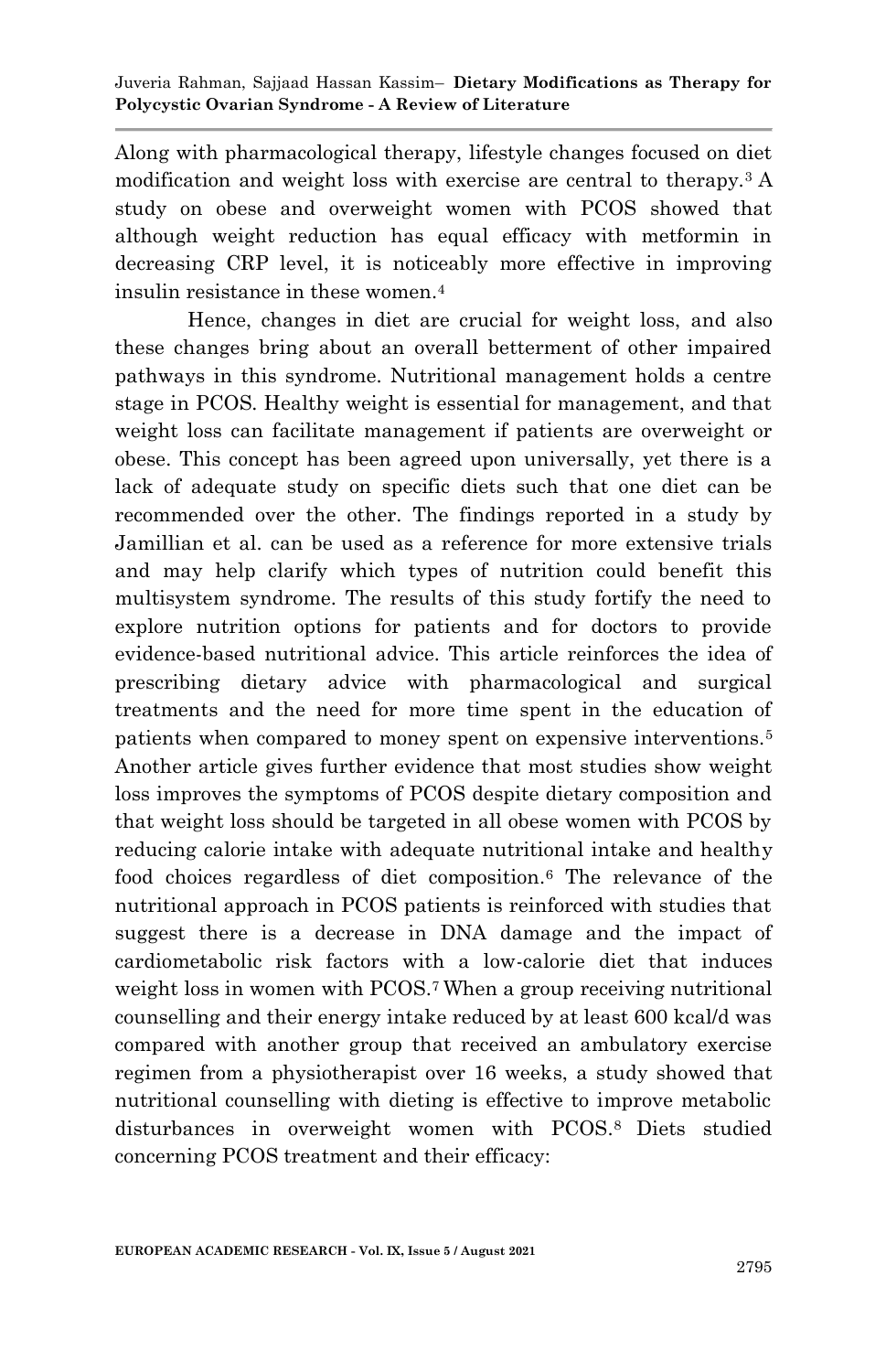#### **Amino acid extracts and antioxidants:**

Research on women given a compound with amino acid extracts and antioxidants to study the effects of this dietary modification on insulin resistance concluded that it is necessary to modify the diet to offer alimentary support to avoid oxidative stress that causes the impairment of insulin signalling with subsequent insulin resistance.<sup>9</sup> Another study shows the effects of symbiotic pomegranate juice, which is a rich source of phytochemicals with high antioxidant activity enriched in a probiotic way, on PCOS. A study was performed on PCOS patients, and they concluded that SPJ is a kind of beverage that can improve insulin resistance, insulin, testosterone level, BMI, weight and waist circumference in these patients.<sup>10</sup> Other foods with high antioxidant content like raw red onion consumption can also be effective in lowering cholesterol in women with PCOS.<sup>11</sup>

#### **Advanced Glycation End-products (AGE's):**

When the impact of the dietary intervention of advanced glycation end product intake on the hormonal and metabolic profile in women with PCOS was investigated, changes in metabolic, hormonal and oxidative stress biomarkers are seen when modifications are made in their dietary AGE's. The findings in this study support that low AGE's dietary content can be recommended along with lifestyle changes for women with PCOS.<sup>12</sup>

## **Dietary Approaches to Stop Hypertension (DASH) Diet:**

The DASH diet is usually rich in fruits, vegetables, whole grains, and low-fat dairy products and is low in saturated fats, cholesterol, and refined grains. Consumption of such a diet for eight weeks showed a noticeable fall in serum insulin, triglycerides and very-low-density lipoprotein cholesterol and a significant rise in total antioxidant capacity and glutathione levels.<sup>13</sup> A trial was done on women diagnosed with PCOS used the DASH diet consisted of 52% carbohydrates, 18% proteins, and 30% total fats. They conclude that the DASH diet in overweight and obese women with PCOS has beneficial effects on insulin resistance, serum CRP levels, and abdominal fat accumulation.14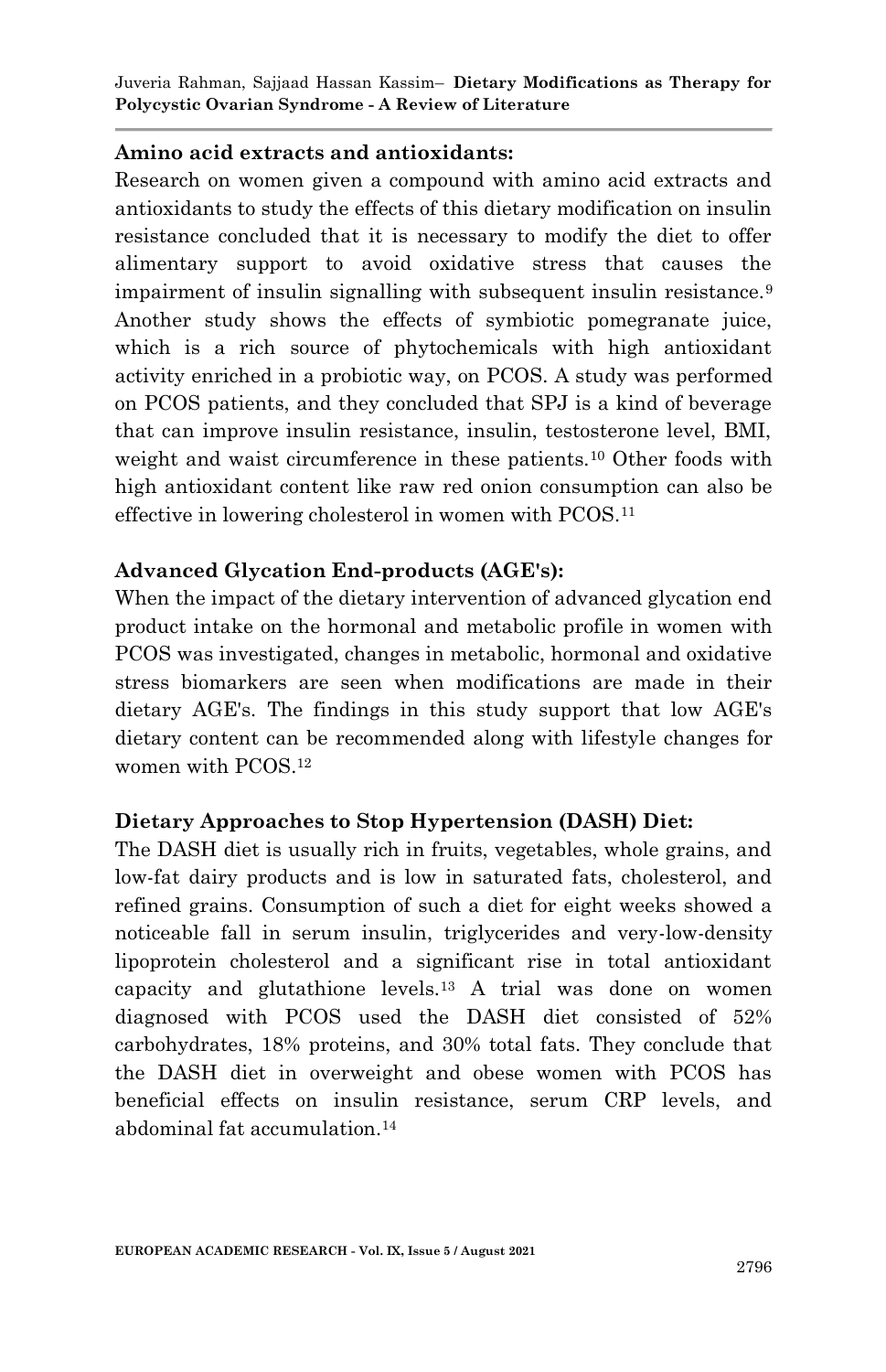#### **Low starch/ low dairy Diet:**

Carbohydrates from non-starchy vegetables and fruits cause lesser postprandial insulin secretion than carbohydrates from dairy and starch-based foods. A study was done to determine whether a lowstarch/low-dairy diet can improve fasting and postprandial fat oxidation after a high saturated fat liquid meal (HSFLM) in overweight and obese women with PCOS, and they concluded that a low-starch/low-dairy diet increases fat oxidation in overweight and obese women with PCOS.<sup>15</sup>

## **Decanoic Acid is a dietary substitute:**

Decanoic acid, naturally found in coconut and palm oil, is a nontoxic fatty acid that contains ten carbon molecules. Improvement in glucose sensitivity without weight gain in a diabetic mouse model with DA treatment. Advantages of decanoic acid treatment over antiandrogens and insulin sensitizers are evident as nontoxic, nonobese, and nonhormonal involvement.<sup>16</sup> Reversing the endocrine and metabolic abnormalities in the letrozole-induced PCOS rat model increases the possibility that PCOD diets including decanoic acid DA may be helpful in the treatment of both hyperandrogenism and insulin resistance.<sup>17</sup>

# **Ketogenic Diet (KD):**

Diet high in fat, with adequate protein and low in carbs, a ketogenic diet can cause nutritional ketosis in the body. Initially, a ketogenic diet was known for its effects on epilepsy. This diet treated refractory epilepsy. KD use in other target populations has been increasingly discussed. KD is a common regime for weight loss nowadays. There have been literary indications for a clinical benefit of diabetes mellitus type 2 and polycystic ovarian syndrome (PCOS). Studies have shown that KD led to considerable weight loss and favoured effects on lipoprotein profile and insulin resistance.18 KD is associated with significant weight loss and has shown beneficial effects on PCOS and cardiac ischemic preconditioning, improves oxygenation in patients with respiratory failure, and improves glycemic control in diabetics.<sup>19</sup> This diet yields a clinically important reduction in daylong insulin levels without adversely affecting lipid profile in obese, insulinresistant women with PCOS. Treatment for PCOS can include this simple and safe dietary intervention.<sup>20</sup>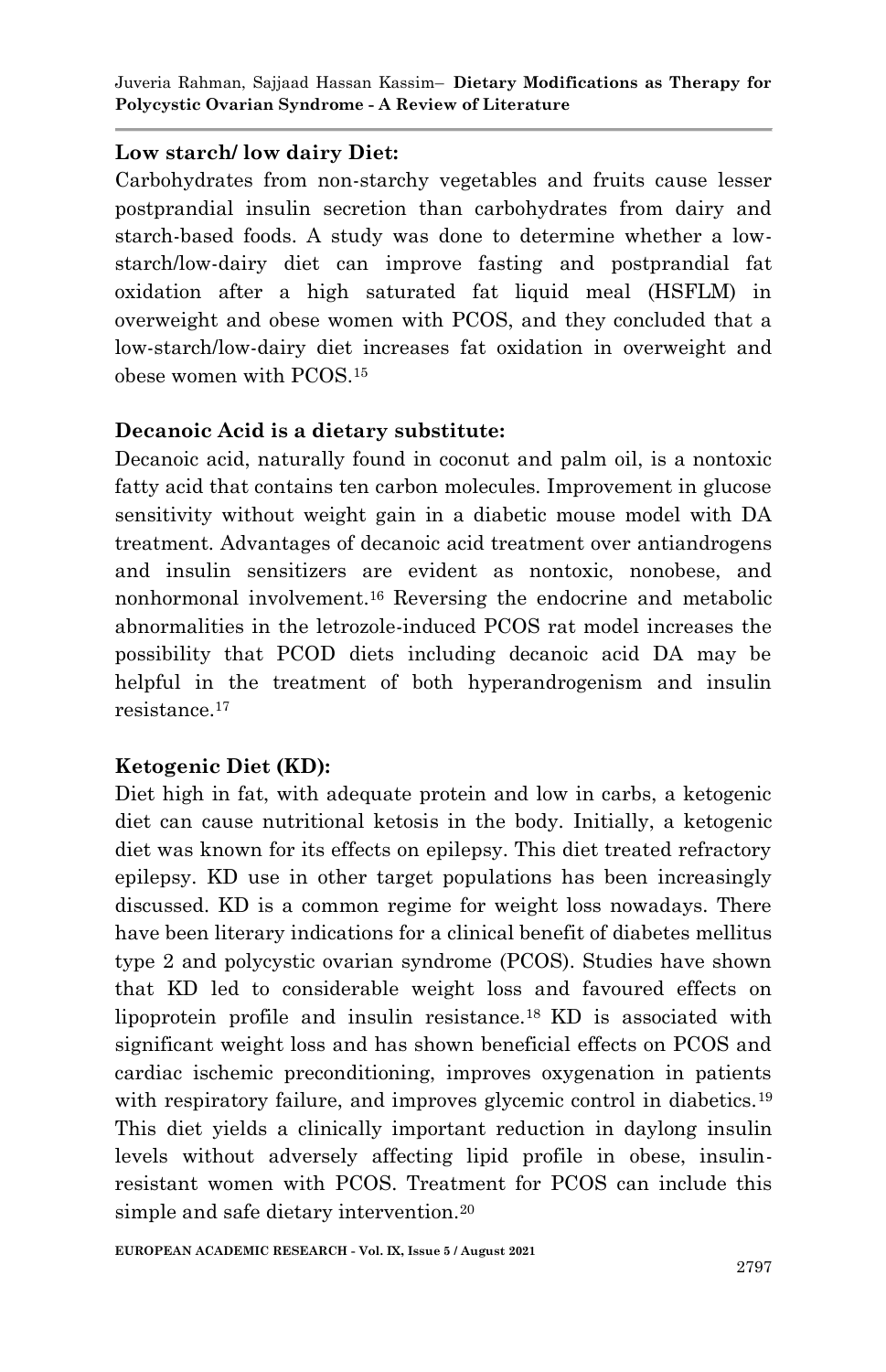#### **Vitamin D Supplement in diet:**

Dietary supplementation of vitamin D has a beneficial effect on serum lipids in PCOS women. A randomized controlled trial found an increase in endometrial thickness in PCOS women who received vitamin D during intrauterine insemination cycles. Increased Vitamin D intake is related to decrease the risk of endometriosis and vitamin D treatment improved endometriosis in a rat model. Vitamin D also shows favourable effects in primary dysmenorrhea, uterine leiomyoma, and ovarian reserve in women who are in the late stage of their reproductive age.  $21$ 

#### **Why can a low-glycemic index diet be preferred?**

There are clinically and biochemically evident differences in the phenotypes of women with PCOS. The role of proinflammatory and metabolic factors in the pathogenesis of the syndrome should be of focus. In women with a high level of androgens, the fundamental problem is an elevated insulin level but not an increase in glucose level. In women with a reference androgen level, the high level of glucose caused by a high GI diet triggers insulin levels.22 Among all diets studied in light of PCOS; a low glycemic index diet has been studied the most. Low Glycemic Index (GI) has demonstrated improvements in insulin sensitivity in insulin-resistant populations. A study was done to research the effects of an isocaloric low GI diet on insulin sensitivity, independent of weight change, in women with PCOS, which was the first study to adopt an isocaloric low-GI diet in women with PCOS, and findings may add to the paucity of research in this field.<sup>23</sup> This fortifies the idea that weight loss might be essential for change insulin sensitivity. A study showed that a pulse-based diet containing lentils, split peas and chickpeas may be more effective than the therapeutic lifestyle changes (TLC) diet at improving cardiometabolic disease risk factors in women with PCOS.<sup>24</sup> A study was done to assess the efficacy of a dietary intervention among women with PCOS in which they compared a vegan to a low-calorie (low-cal) diet. Results suggest that a vegan diet may effectively promote shortterm weight loss in women with PCOS.<sup>25</sup> A study done in recent years suggests that the pathways for synthesis of proinflammatory mediators in women with PCOS are dormant, but these can be stimulated through diet reduction, especially a low GI diet.<sup>26</sup> A study also compared found that six meals had a more favourable effect on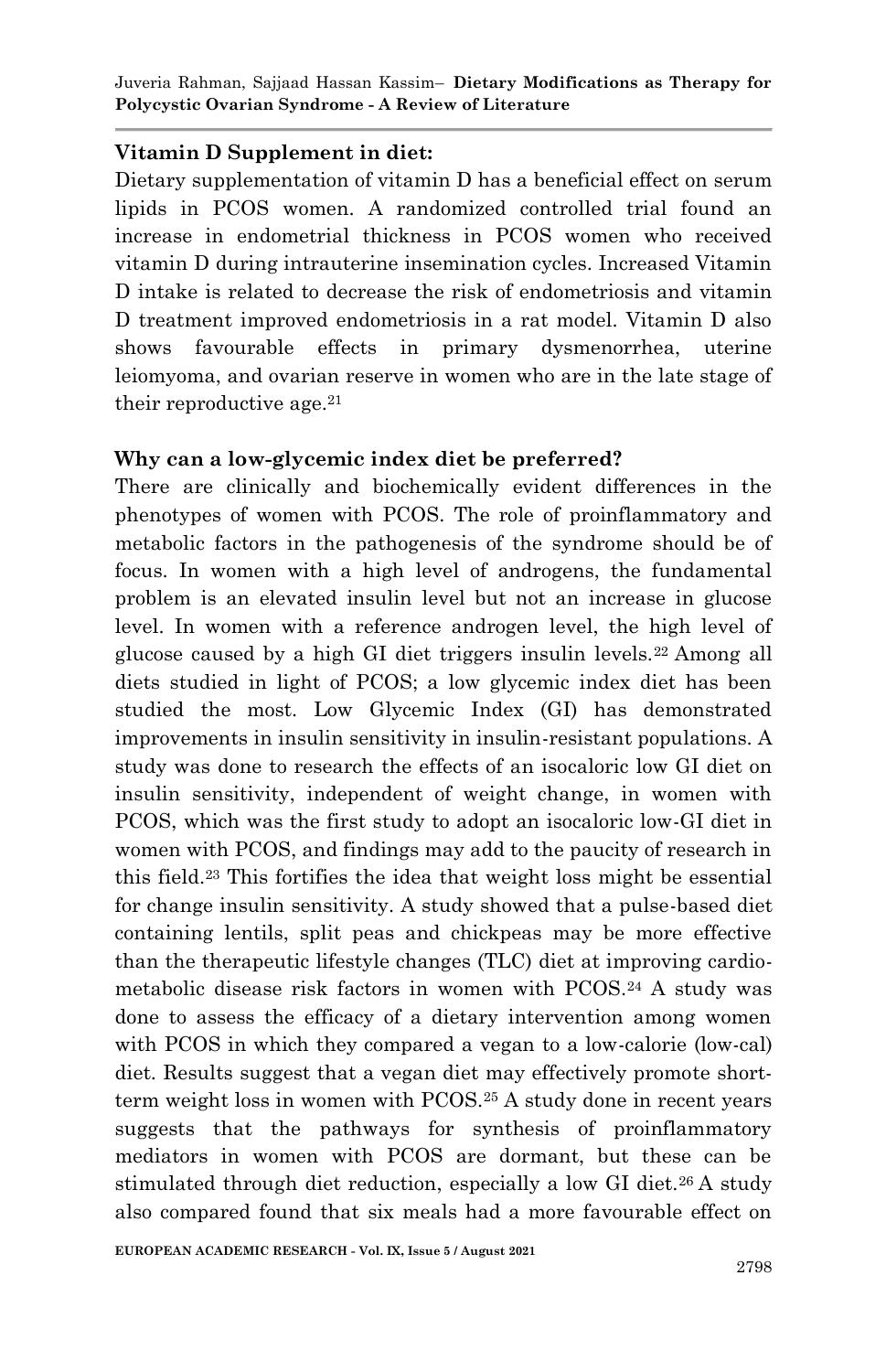post-OGTT insulin sensitivity in women with PCOS than isocaloric three meals.<sup>27</sup>

# **DISCUSSION:**

PCOS is associated with numerous metabolic morbidities, especially insulin resistance, central obesity and various nutritional abnormalities like vitamin D deficit, mineral alterations. A systematic literature review done to evaluate evidence regarding the metabolic and nutritional correlates of PCOS and the optimum diet therapy for the treatment of these abnormalities suggests that given the detrimental effect of higher weight on these metabolic dysfunctions, a change in the lifestyle must be the cornerstone in the treatment of PCOS patients.<sup>28</sup> Half of the women with PCOS are overweight or obese, which is a severe phenotype. Weight loss is, therefore, the firstline treatment in overweight women with PCOS. A literature review on lifestyle modification with or without metformin in overweight women suggests that a 12-1500 kcal/day diet can be most useful in achieving weight loss. The type of diet is not necessarily correlated with the degree of weight  $loss<sup>29</sup>$  A study done to review all evidence on low carbohydrate diet effects on overweight women with PCOS revealed that a diet low in carbohydrates might be preferable to a conventional diet in terms of increasing fertility, endocrine/metabolic parameters, weight reduction and satiety.<sup>30</sup> Another review of the literature was carried out to evaluate the influence of different food compositions on anthropometric, reproductive, metabolic, and psychological outcomes in PCOS. They summarized the benefits of different diets, thus reinforcing the idea that weight loss should be targeted in all overweight women with PCOS irrespective of dietary composition through calorie restriction in the context of appropriate nutritional intake and healthy dietary choices.31 From all this above evidence, it is clear that 1) Overweight is a cause of insulin resistance in women with PCOS. 2) Weight loss in PCOS women is essential to counter many metabolic effects of PCOS, especially insulin sensitivity. 3) Lifestyle modifications, mainly dietary changes, are important treatment approaches for women with PCOS. Although most research seems to concur with each other, one main contradiction was in terms of a low caloric diet and its effects on testosterone levels. In one study, a low glycemic load (LGL) or a low-fat (LF) diet in obese and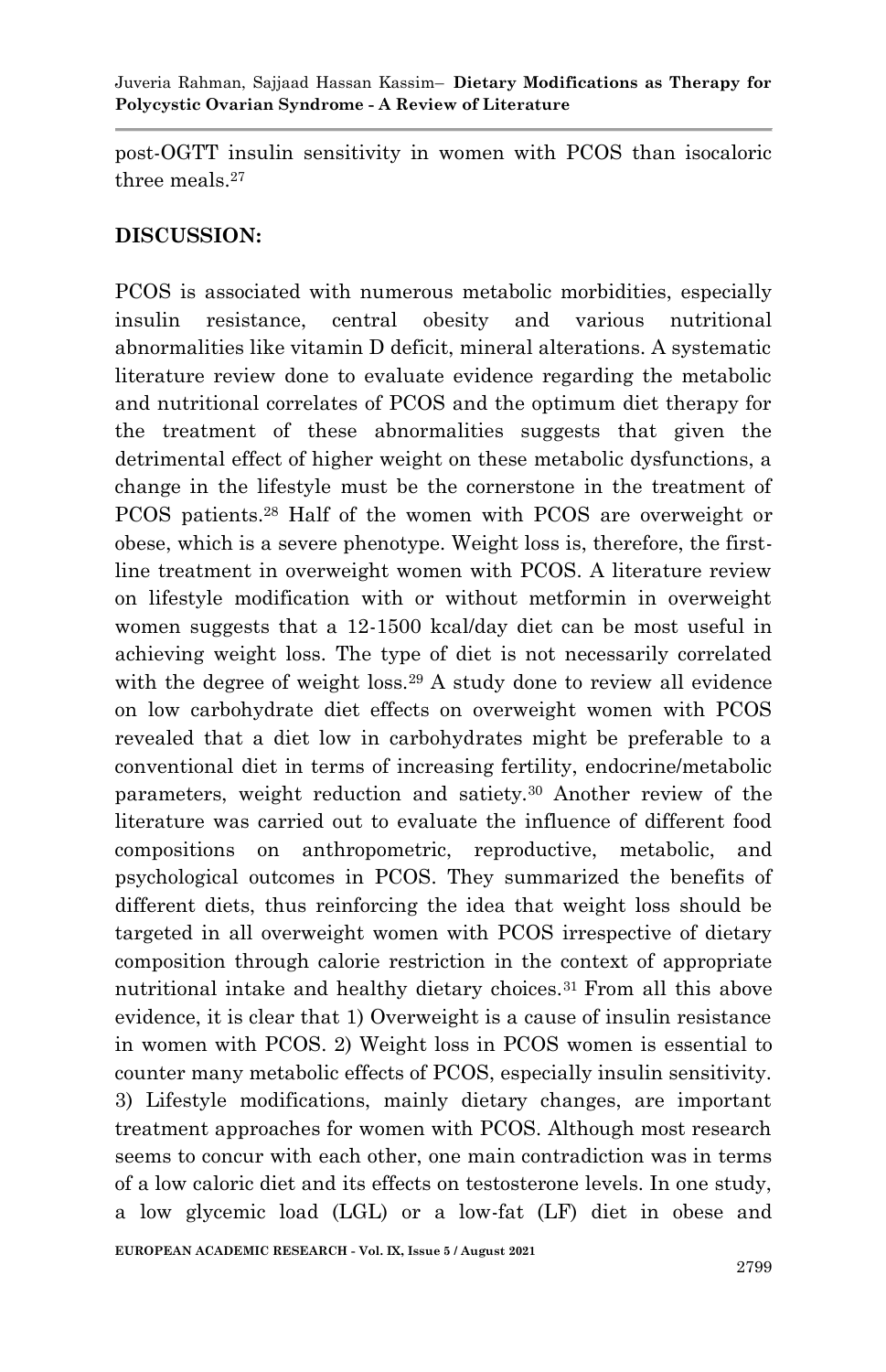overweight teenagers with PCOS had no meaningful effect on biochemical hyperandrogenism. <sup>32</sup> Another study was done to determine whether a modest reduction in dietary carbohydrate (CHO) content affects β-cell responsiveness, lead to a decrease in serum testosterone concentration and insulin sensitivity in women with PCOS.33 The main setback of adequate and reliable research in dietbased treatment for PCOS is due to the lack of adherence of subjects in the study to the diet. The rate of fallouts from the study is comparatively high. Some studies have significant effects on insulin resistance in other populations, but there is not enough evidence for its effects on PCOS patients, such as the Ketogenic diet. Although this diet has beneficial effects on diabetic patients and there is increasing awareness and liking towards it, research fails to provide enough proof for clinical application of this diet and its valid effects on the population with PCOS. Some research requires further studies, as in a test diet containing soy used as a resource for protein among subjects with PCOS significantly decreased BMI, glycemic control, total testosterone, triglycerides, and MDA.<sup>34</sup> Other such examples can be researched on intermittent fasting. Though there are studies on the effects of intermittent fasting on weight loss or insulin sensitivity, it remains unclear if intermittent fasting is an effective means of regulating homeostasis. Though the idea is becoming increasingly famous in a population in general, there is not enough evidence in the past five years to back it. Large-scale and long-term studies and trials are required for intermittent fasting to be recommended to prevent and treat this disease.35 Questions in some research remained unanswered, as in the case of the effects of decanoic acid. Although advantages of decanoic acid treatment over antiandrogens and insulin sensitizers are evident in rat models, some questions need to be addressed before these studies can be applied to human patients like 1) does decanoic acid affect the growth and development of the fetuses in pregnancy; 2)what is the long-term effect of decanoic acid treatment; and 3) does decanoic acid have the same role in human PCOS patients as in the PCOS rat? Though a low glycemic index diet is most studied and researched in the light of reducing weight and insulin resistance in patients with PCOS, there are many different aspects of its effects that need to be explored, but a restricted period of dietary changes might not be long enough to yield evident results to study the all the pathways this suggests further need for research in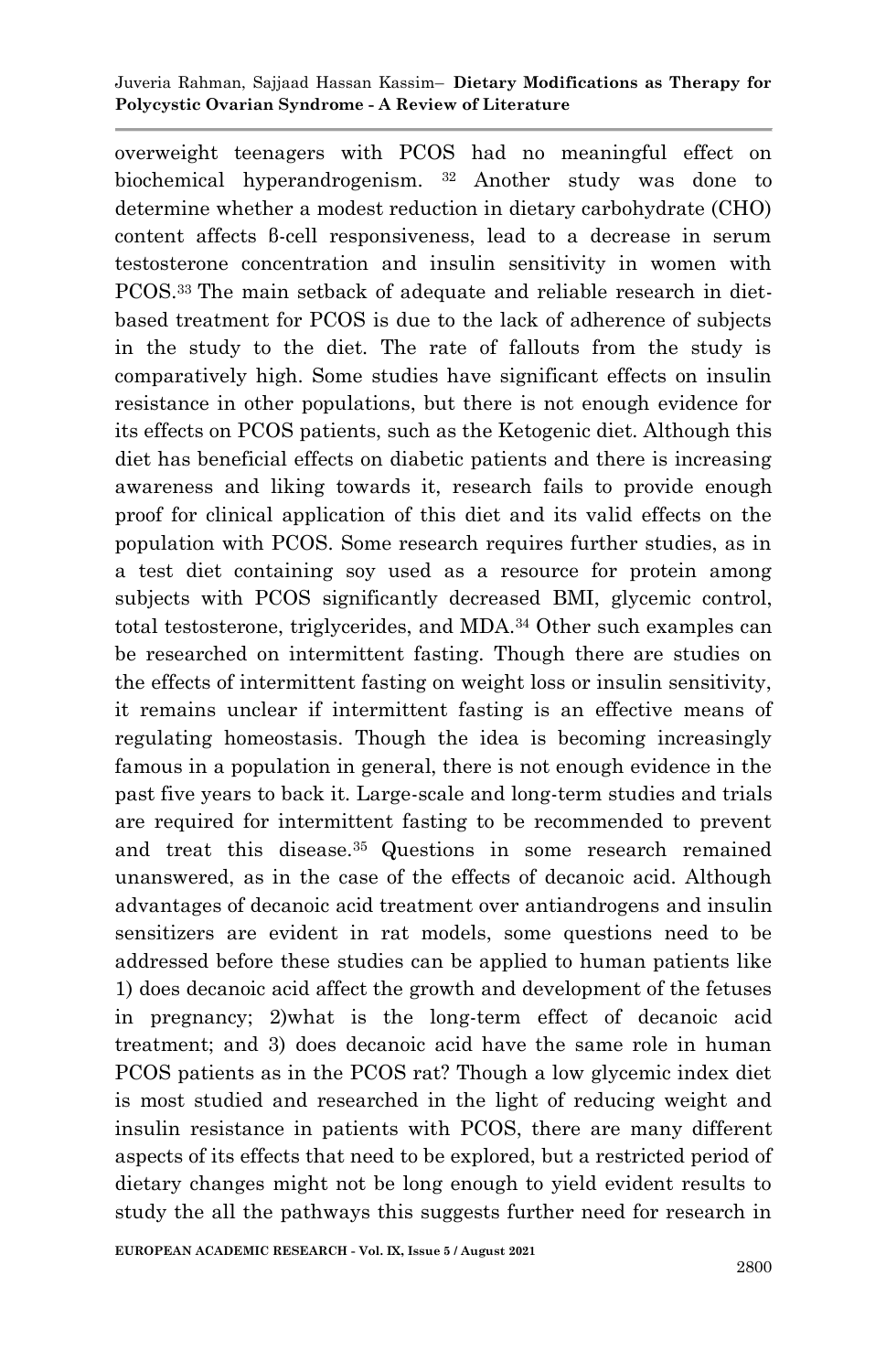this area. Regarding vitamin and mineral deficiencies in the concerned patients, except for vitamin D, there are no further studies in the past five years to explore the benefits of reinstating these deficiencies and their therapeutic effect on patients with PCOS.

## **CONCLUSION:**

Lifestyle modification through dietary changes and exercise remains a centre of management in overweight patients with PCOS. There is not enough proof in literature yet to suggest one diet over the other in terms of composition, but a low glycemic index diet seems to be the centre of interest and study for most researchers interested in this area. Almost all research published suggests that a change in diet irrespective of the constituents or a caloric deficit achieved through dietary modification, which leads to a reduction in weight or helps maintain a healthy weight, is essential for improving the metabolic morbidities of this syndrome which includes insulin resistance, hyperandrogenism, menstrual irregularities and fertility. Nutritional management can be a cost-effective and long-term solution for patients with PCOS struggling with weight and insulin resistance. To conclude, a balanced diet with reduced calories, sufficient antioxidants, low in carbohydrates, more in fibre, less trans fatty acids and maintaining any vitamin or mineral deficit at a normal such that it helps in reducing weight can be an overall practical nutritional approach in tackling the metabolic abnormalities of this phenotypically diverse syndrome.

#### **REFERENCES:**

1. Faghfoori Z, Fazelian S, Shadnoush M, Goodarzi R. Nutritional management in women with polycystic ovary syndrome: A review study. Diabetes Metab Syndr. 2017;11 Suppl 1:S429–S432. doi:10.1016/j.dsx.2017.03.030

2. Szczuko M, Sankowska P, Zapałowska-Chwyć M, Wysokiński P. Studies on the quality nutrition in women with polycystic ovary syndrome (PCOS). Rocz Panstw Zakl Hig. 2017;68(1):61–67.

3. Glueck CJ, Goldenberg N. Characteristics of obesity in polycystic ovary syndrome: Etiology, treatment, and genetics. Metabolism. 2019;92:108–120. doi:10.1016/j.metabol.2018.11.002

4. Esfahanian F, Zamani MM, Heshmat R, Moini nia F. Effect of metformin compared with hypocaloric diet on serum C-reactive protein level and insulin resistance in obese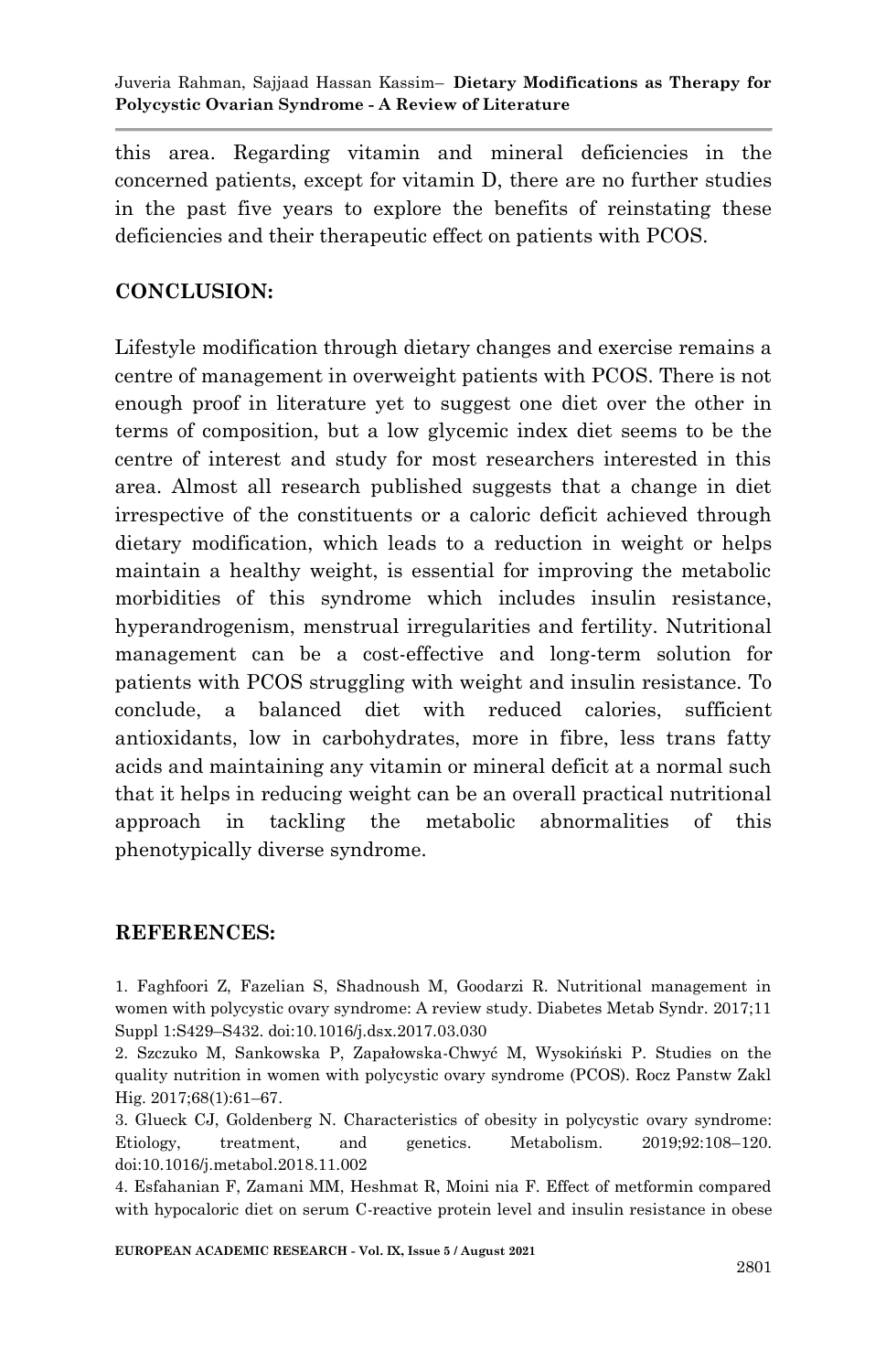and overweight women with polycystic ovary syndrome. J Obstet Gynaecol Res.2013;39(4):806–813. doi:10.1111/j.1447-0756.2012.02051.x

5. Quinlivan JA, McGowan L. Why nutrition should be the first prescription [published correction appears in J Psychosom Obstet Gynaecol. 2019 Mar;40(1):88]. J Psychosom Obstet Gynaecol. 2018;39(4):247. doi:10.1080/0167482X.2018.1557826

6. Lisa J. Moran, Henry Ko, Marie Misso, Kate Marsh, Manny Noakes, Mac Talbot, Meredith Frearson, Mala Thondan, Nigel Stepto, Helena J. Teede, Dietary composition in the treatment of polycystic ovary syndrome: a systematic review to inform evidencebased guidelines, Human Reproduction Update, Volume 19, Issue 5, September/October 2013, Page 432, https://doi.org/10.1093/humupd/dmt015

7. Soares NP, Santos AC, Costa EC, et al. Diet-Induced Weight Loss Reduces DNA Damage and Cardiometabolic Risk Factors in Overweight/Obese Women with Polycystic Ovary Syndrome. Ann Nutr Metab. 2016;68(3):220–227. doi:10.1159/000444130

8. Nybacka Å, Hellström PM, Hirschberg AL. Increased fibre and reduced trans fatty acid intake are primary predictors of metabolic improvement in overweight polycystic ovary syndrome-Substudy of randomized trial between diet, exercise and diet plus exercise for weight control. Clin Endocrinol (Oxf). 2017;87(6):680–688. doi:10.1111/cen.13427

9. Hernández-Valencia M, Hernández-Quijano T, Vargas-Girón A, Vargas-López ArturoZárate. Disminución de la resistencia a la insulina con aminoácidos, extractos y antioxidantes en pacientes con síndrome de ovarios poliquísticos [Decreased insulin resistance with amino acids, extracts and antioxidants in patients with polycystic ovary syndrome]. Ginecol Obstet Mex. 2013;81(10):573–577.

10. Esmaeilinezhad Z, Babajafari S, Sohrabi Z, Eskandari MH, Amooee S, Barati-Boldaji R. Effect of synbiotic pomegranate juice on glycemic, sex hormone profile and anthropometric indices in PCOS: A randomized, triple blind, controlled trial. Nutr Metab Cardiovasc Dis. 2019;29(2):201–208. doi:10.1016/j.numecd.2018.07.002

11. Ebrahimi-Mamaghani M, Saghafi-Asl M, Pirouzpanah S, Asghari-Jafarabadi M. Effects of raw red onion consumption on metabolic features in overweight or obese women with polycystic ovary syndrome: a randomized controlled clinical trial. J Obstet Gynaecol Res. 2014;40(4):1067–1076. doi:10.1111/jog.12311

12. Tantalaki, E., Piperi, C., Livadas, S. et al. Impact of dietary modification of advance glycation end products (AGEs) on the hormonal and metabolic profile of women with polycystic ovary syndrome (PCOS). Hormones 13, 65–73 (2014) doi:10.1007/BF03401321

13. Asemi Z, Samimi M, Tabassi Z, Shakeri H, Sabihi SS, Esmaillzadeh A. Effects of DASH diet on lipid profiles and biomarkers of oxidative stress in overweight and obese women with polycystic ovary syndrome: a randomized clinical trial. Nutrition. 2014;30(11-12):1287–1293. doi:10.1016/j.nut.2014.03.008

14. Asemi Z, Esmaillzadeh A. DASH diet, insulin resistance, and serum hs-CRP in polycystic ovary syndrome: a randomized controlled clinical trial. Horm Metab Res. 2015;47(3):232–238. doi:10.1055/s-0034-1376990

15. Pohlmeier AM, Phy JL, Watkins P, et al. Effect of a low-starch/low-dairy diet on fat oxidation in overweight and obese women with polycystic ovary syndrome. Appl Physiol Nutr Metab. 2014;39(11):1237–1244. doi:10.1139/apnm-2014-0073

16. Guo C. Does Dietary Fatty Acid, Decanoic Acid, Prevent Polycystic Ovary Syndrome?. Endocrinology. 2016;157(1):46–47. doi:10.1210/en.2015-1984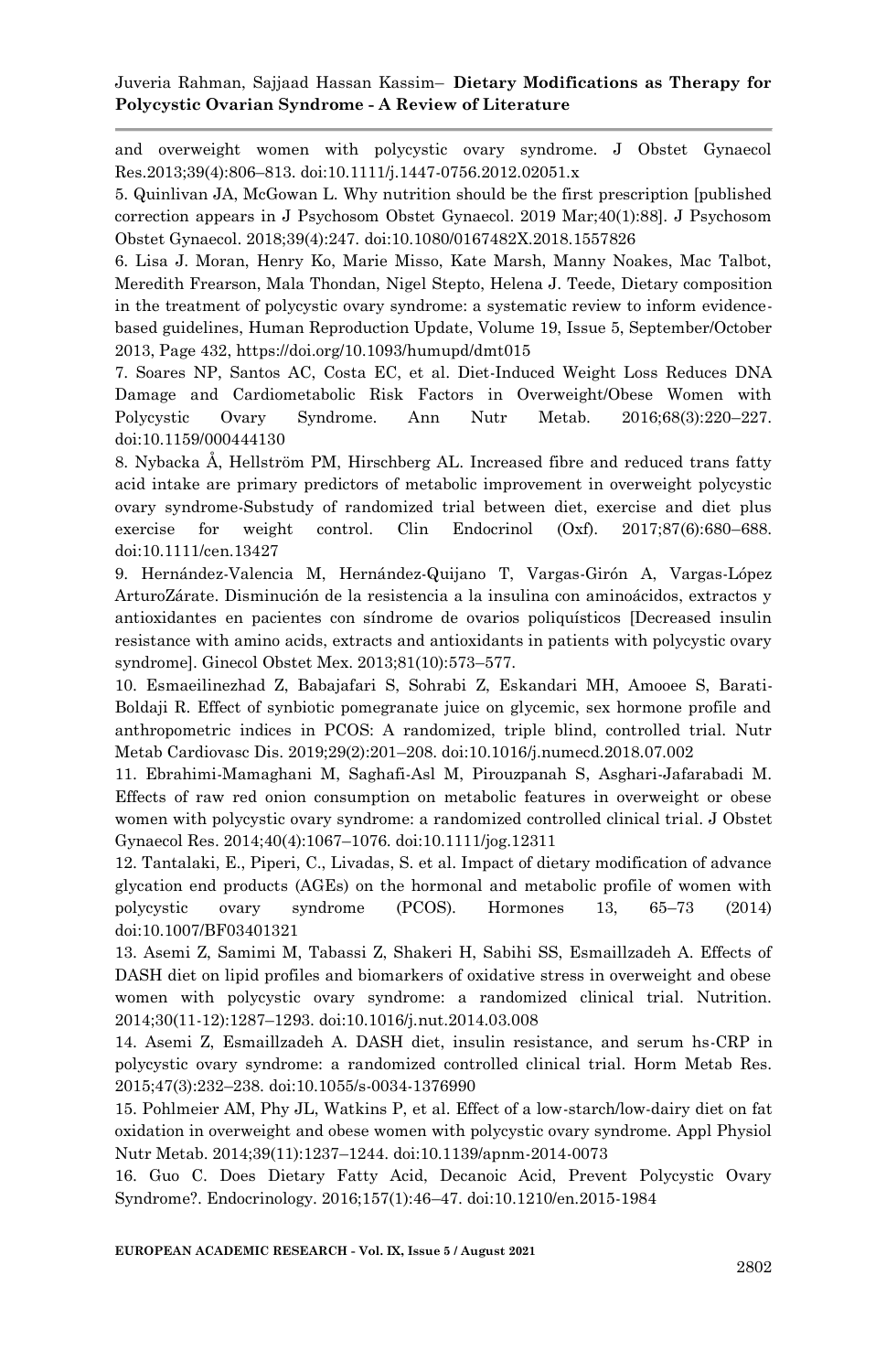17. Lee BH, Indran IR, Tan HM, et al. A Dietary Medium-Chain Fatty Acid, Decanoic Acid, Inhibits Recruitment of Nur77 to the HSD3B2 Promoter In Vitro and Reverses Endocrine and Metabolic Abnormalities in a Rat Model of Polycystic Ovary Syndrome Endocrinology. 2016;157(1):382–394. doi:10.1210/en.2015-1733

18. Stocker RK, Reber Aubry E, Bally L, Nuoffer JM, Stanga Z. Ketogene Diät: evidenzbasierte therapeutische Anwendung bei endokrinologischen Erkrankungen [Ketogenic Diet and its Evidence-Based Therapeutic Implementation in Endocrine Diseases]. Praxis (Bern 1994). 2019;108(8):541–553. doi:10.1024/1661-8157/a003246

19. Gupta L, Khandelwal D, Kalra S, Gupta P, Dutta D, Aggarwal S. Ketogenic diet in endocrine disorders: Current perspectives. J Postgrad Med. 2017;63(4):242–251. doi:10.4103/jpgm.JPGM\_16\_17

20. Perelman D, Coghlan N, Lamendola C, Carter S, Abbasi F, McLaughlin T. Substituting poly- and mono-unsaturated fat for dietary carbohydrate reduces hyperinsulinemia in women with polycystic ovary syndrome. Gynecol Endocrinol. 2017;33(4):324–327. doi:10.1080/09513590.2016.1259407

21. Lerchbaum E, Rabe T. Vitamin D and female fertility. Curr Opin Obstet Gynecol. 2014;26(3):145–150. doi:10.1097/GCO.0000000000000065

22. Szczuko M, Zapałowska-Chwyć M, Maciejewska D, Drozd A, Starczewski A, Stachowska E. High glycemic index diet in PCOS patients. The analysis of IGF I and TNF-α pathways in metabolic disorders. Med Hypotheses. 2016;96:42–47. doi:10.1016/j.mehy.2016.09.016

23. An Isocaloric Low Glycemic Index Diet Improves Insulin Sensitivity in Women with Polycystic Ovary SyndromeBarr, Suzanne et al.Journal of the Academy of Nutrition and Dietetics, Volume 113, Issue 11, 1523 - 1531

24. Kazemi M, McBreairty LE, Chizen DR, Pierson RA, Chilibeck PD, Zello GA. A Comparison of a Pulse-Based Diet and the Therapeutic Lifestyle Changes Diet in Combination with Exercise and Health Counselling on the Cardio-Metabolic Risk Profile in Women with Polycystic Ovary Syndrome: A Randomized Controlled Trial. Nutrients. 2018;10(10):1387. Published 2018 Sep 30. doi:10.3390/nu10101387

25. Turner-McGrievy GM, Davidson CR, Wingard EE, Billings DL. Low glycemic index vegan or low-calorie weight loss diets for women with polycystic ovary syndrome: a randomized controlled feasibility study. Nutr Res. 2014;34(6):552–558. doi:10.1016/j.nutres.2014.04.011

26. Szczuko M, Zapałowska-Chwyć M, Maciejewska D, Drozd A, Starczewski A,

Stachowska E. Significant Improvement Selected Mediators of Inflammation in Phenotypes of Women with PCOS after Reduction and Low GI Diet. Mediators Inflamm. 2017;2017:5489523. doi:10.1155/2017/5489523

27. Papakonstantinou, E., Kechribari, I., Mitrou, P. et al. Effect of meal frequency on glucose and insulin levels in women with polycystic ovary syndrome: a randomised trial. Eur J Clin Nutr 70, 588–594 (2016) doi:10.1038/ejcn.2015.225

28. Rondanelli M, Perna S, Faliva M, Monteferrario F, Repaci E, Allieri F. Focus on metabolic and nutritional correlates of polycystic ovary syndrome and update on nutritional management of these critical phenomena. Arch Gynecol Obstet. 2014;290(6):1079–1092. doi:10.1007/s00404-014-3433-z

29. Ravn P, Haugen AG, Glintborg D. Overweight in polycystic ovary syndrome. An update on evidence based advice on diet, exercise and metformin use for weight loss. Minerva Endocrinol. 2013;38(1):59–76.